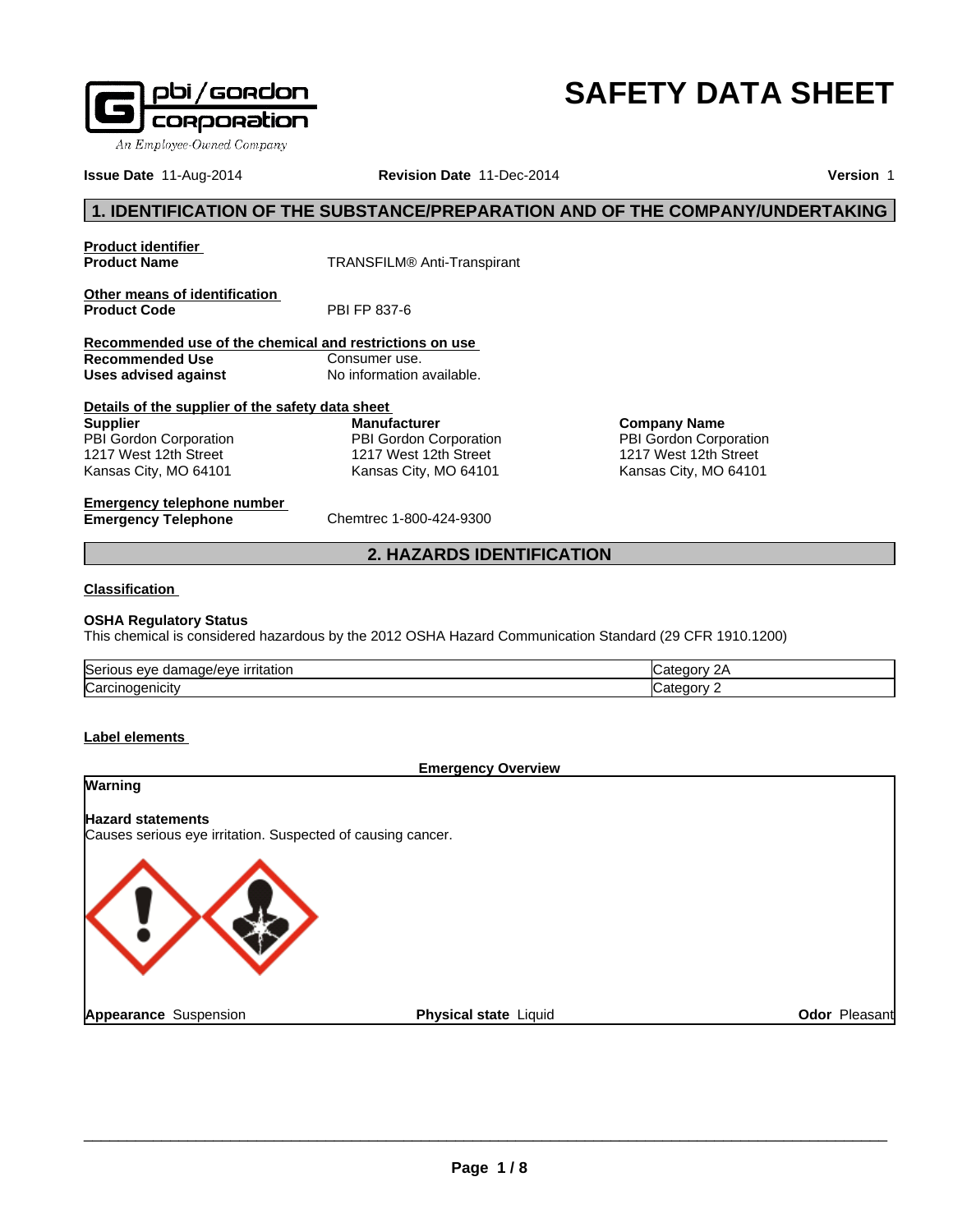#### **Precautionary Statements - Prevention**

- Obtain special instructions before use
- Do not handle until all safety precautions have been read and understood
- Use personal protective equipment as required
- Wash face, hands and any exposed skin thoroughly after handling
- Wear eye/face protection

#### **Precautionary Statements - Response**

- IF exposed or concerned: Get medical advice/attention
- IF IN EYES: Rinse cautiously with water for several minutes. Remove contact lenses, if present and easy to do. Continue rinsing
- If eye irritation persists: Get medical advice/attention

#### **Precautionary Statements - Storage**

• Store locked up

#### **Precautionary Statements - Disposal**

• Dispose of contents/container to an approved waste disposal plant

# **Hazards not otherwise classified (HNOC)**

**Other Information** 

# **3. COMPOSITION/INFORMATION ON INGREDIENTS**

| <b>Chemical</b><br>' Name | . .<br>.<br>ᇅᇅ<br>NU   | $\mathbf{a}$<br>. |
|---------------------------|------------------------|-------------------|
| nolamine<br>Лe<br>…nan∈   | -<br>л<br>$\mathbf{z}$ |                   |
| . .                       | $\cdots$               |                   |

\* The exact percentage (concentration) of composition has been withheld as a trade secret

| <b>4. FIRST AID MEASURES</b>                                |                                                                                                                                                                 |  |  |  |
|-------------------------------------------------------------|-----------------------------------------------------------------------------------------------------------------------------------------------------------------|--|--|--|
| <b>First aid measures</b>                                   |                                                                                                                                                                 |  |  |  |
| Eye contact                                                 | Rinse immediately with plenty of water, also under the eyelids, for at least 15 minutes. If<br>eye irritation persists: Get medical advice/attention.           |  |  |  |
| <b>Skin Contact</b>                                         | Take off contaminated clothing. Shower and wash with soap and water. If skin irritation<br>persists, call a physician. Wash contaminated clothing before reuse. |  |  |  |
| <b>Inhalation</b>                                           | Remove to fresh air. If symptoms persist, call a physician.                                                                                                     |  |  |  |
| <b>Ingestion</b>                                            | Call a physician or poison control center immediately.                                                                                                          |  |  |  |
| Most important symptoms and effects, both acute and delayed |                                                                                                                                                                 |  |  |  |
| <b>Symptoms</b>                                             | No information available.                                                                                                                                       |  |  |  |
|                                                             | Indication of any immediate medical attention and special treatment needed                                                                                      |  |  |  |
| Note to physicians                                          | Treat symptomatically.                                                                                                                                          |  |  |  |

# **5. FIRE-FIGHTING MEASURES**

#### **Suitable extinguishing media**

Use extinguishing measures that are appropriate to local circumstances and the surrounding environment.

#### **Specific hazards arising from the chemical**

No information available.

\_\_\_\_\_\_\_\_\_\_\_\_\_\_\_\_\_\_\_\_\_\_\_\_\_\_\_\_\_\_\_\_\_\_\_\_\_\_\_\_\_\_\_\_\_\_\_\_\_\_\_\_\_\_\_\_\_\_\_\_\_\_\_\_\_\_\_\_\_\_\_\_\_\_\_\_\_\_\_\_\_\_\_\_\_\_\_\_\_\_\_\_\_ **Explosion data Sensitivity to Mechanical Impact** None.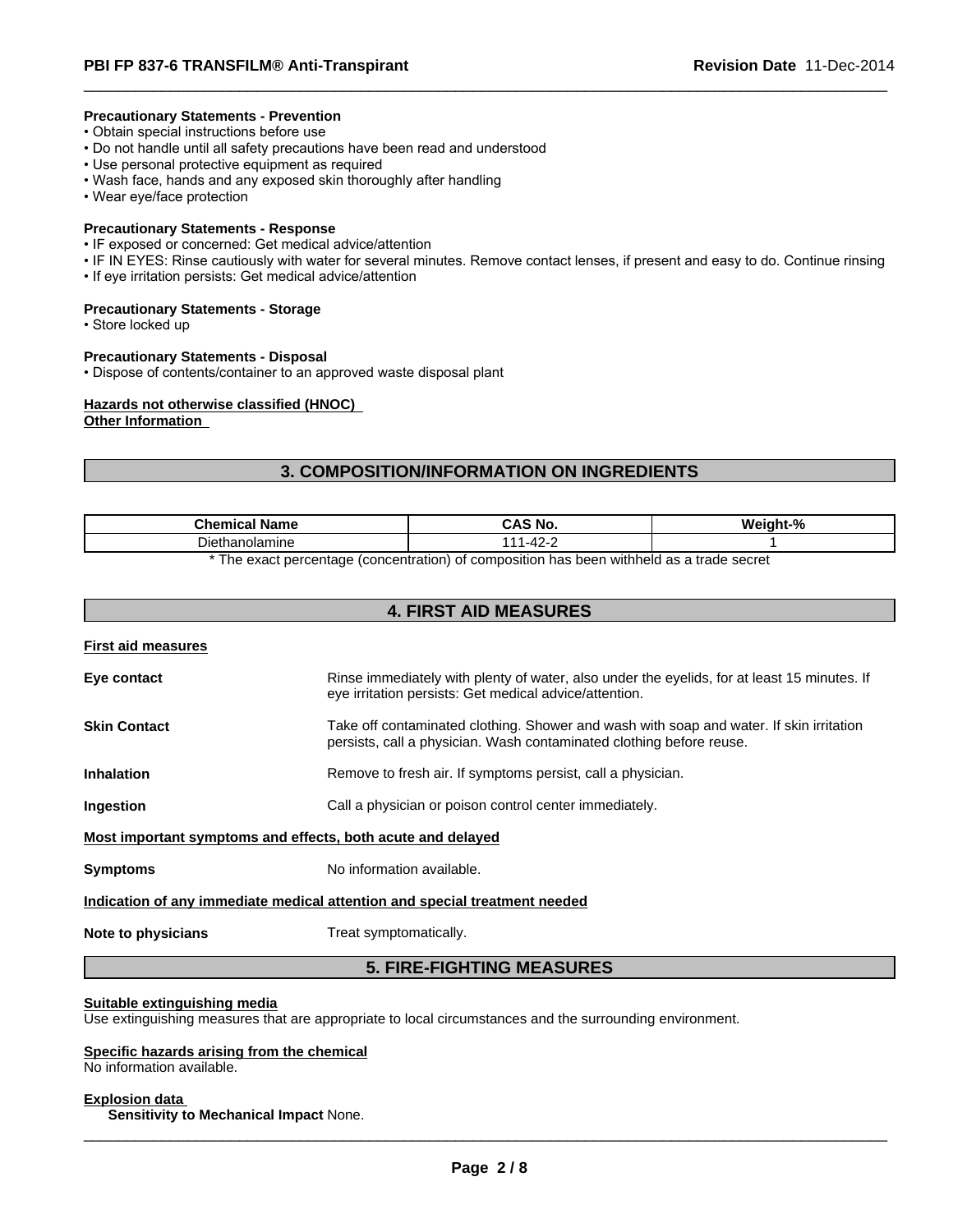**Sensitivity to Static Discharge** None.

#### **Protective equipment and precautions for firefighters**

As in any fire, wear self-contained breathing apparatus pressure-demand, MSHA/NIOSH (approved or equivalent) and full protective gear.

# **6. ACCIDENTAL RELEASE MEASURES**

| Personal precautions, protective equipment and emergency procedures |                                                                                                                                                                                                                                                            |  |  |
|---------------------------------------------------------------------|------------------------------------------------------------------------------------------------------------------------------------------------------------------------------------------------------------------------------------------------------------|--|--|
| <b>Personal precautions</b>                                         | Ensure adequate ventilation, especially in confined areas.                                                                                                                                                                                                 |  |  |
| <b>Environmental precautions</b>                                    |                                                                                                                                                                                                                                                            |  |  |
| <b>Environmental precautions</b>                                    | See Section 12 for additional ecological information.                                                                                                                                                                                                      |  |  |
| Methods and material for containment and cleaning up                |                                                                                                                                                                                                                                                            |  |  |
| <b>Methods for containment</b>                                      | Prevent further leakage or spillage if safe to do so.                                                                                                                                                                                                      |  |  |
| Methods for cleaning up                                             | Use personal protective equipment as required. Dam up. Cover liquid spill with sand, earth<br>or other non-combustible absorbent material. Take up mechanically, placing in appropriate<br>containers for disposal. Clean contaminated surface thoroughly. |  |  |

# **7. HANDLING AND STORAGE**

# **Precautions for safe handling**

Advice on safe handling **Avoid contact with skin and eyes. Keep out of the reach of children. Conditions for safe storage, including any incompatibilities**

**Storage Conditions** Do not contaminate food or feed stuffs. Do not reuse container.

**Incompatible materials Acids.** 

**8. EXPOSURE CONTROLS/PERSONAL PROTECTION**

#### **Control parameters**

#### **Exposure Guidelines**

| <b>Chemical Name</b>       | <b>ACGIH TLV</b>                                                       | OSHA PEL                                                   | <b>NIOSH IDLH</b>                      |
|----------------------------|------------------------------------------------------------------------|------------------------------------------------------------|----------------------------------------|
| Diethanolamine<br>111-42-2 | 1 mɑ/m $3\,$ inhalable fraction $\mathsf I$<br>TWA:<br>and vapor<br>⌒∗ | (vacated) TWA: 3 ppm<br>(vacated) TWA: $15 \text{ mg/m}^3$ | TWA: 3 ppm<br>TWA: $15 \text{ mg/m}^3$ |

*NIOSH IDLH Immediately Dangerous to Life or Health*

**Other Information** Vacated limits revoked by the Court of Appeals decision in AFL-CIO v. OSHA, 965 F.2d 962 (11th Cir., 1992).

#### **Appropriate engineering controls**

**Engineering Controls** Local and General Ventilation.

#### **Individual protection measures, such as personal protective equipment**

| Wear safety glasses with side shields (or goggles).<br><b>Eye/face protection</b> |                                                                                                             |  |  |
|-----------------------------------------------------------------------------------|-------------------------------------------------------------------------------------------------------------|--|--|
| Skin and body protection                                                          | Clean full cover clothing is sufficient under normal exposure. Rubber gloves. Protective<br>shoes or boots. |  |  |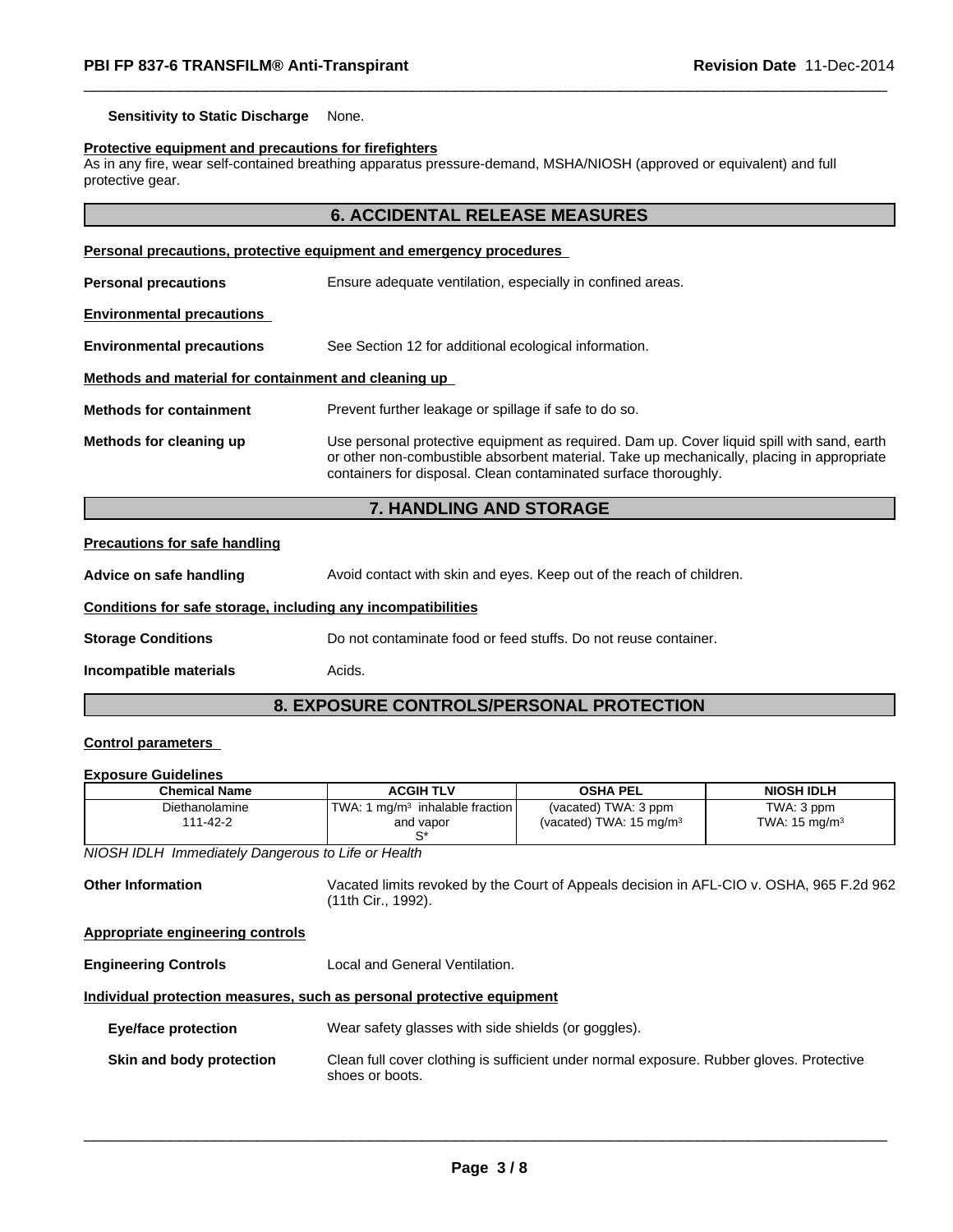| <b>Respiratory protection</b>                                                                                   | If exposure limits are exceeded or irritation is experienced, NIOSH/MSHA approved<br>respiratory protection should be worn. Positive-pressure supplied air respirators may be<br>required for high airborne contaminant concentrations. Respiratory protection must be<br>provided in accordance with current local regulations. |                                            |          |  |
|-----------------------------------------------------------------------------------------------------------------|----------------------------------------------------------------------------------------------------------------------------------------------------------------------------------------------------------------------------------------------------------------------------------------------------------------------------------|--------------------------------------------|----------|--|
| <b>General Hygiene Considerations</b><br>Handle in accordance with good industrial hygiene and safety practice. |                                                                                                                                                                                                                                                                                                                                  |                                            |          |  |
|                                                                                                                 |                                                                                                                                                                                                                                                                                                                                  | <b>9. PHYSICAL AND CHEMICAL PROPERTIES</b> |          |  |
| Information on basic physical and chemical properties                                                           |                                                                                                                                                                                                                                                                                                                                  |                                            |          |  |
| <b>Physical state</b>                                                                                           | Liquid                                                                                                                                                                                                                                                                                                                           |                                            |          |  |
| Annooronoo                                                                                                      | <b>Cuppopoion</b>                                                                                                                                                                                                                                                                                                                | <b>Oder</b>                                | Dloopont |  |

| Appearance                       | Suspension               | Odor                  | Pleasant                 |
|----------------------------------|--------------------------|-----------------------|--------------------------|
| Color                            | Milky white              | <b>Odor threshold</b> | No information available |
| <b>Property</b>                  | Values                   | Remarks • Method      |                          |
| рH                               | $9.0 - 10.0$             |                       |                          |
| Melting point/freezing point     | $<$ 35 °F                |                       |                          |
| Boiling point / boiling range    | = 104 °C / 220 °F        |                       |                          |
| <b>Flash point</b>               | $> 104$ °C $/ > 220$ °F  |                       |                          |
| <b>Evaporation rate</b>          | < 1                      |                       |                          |
| <b>Flammability (solid, gas)</b> | No information available |                       |                          |
| <b>Flammability Limit in Air</b> |                          |                       |                          |
| <b>Upper flammability limit:</b> | No information available |                       |                          |
| Lower flammability limit:        | No information available |                       |                          |
| Vapor pressure                   | $<$ 17 mm Hg             |                       |                          |
| Vapor density                    | >1                       |                       |                          |
| <b>Specific Gravity</b>          | 0.98429                  |                       |                          |
| <b>Water solubility</b>          | Completely soluble       |                       |                          |
| Solubility in other solvents     | No information available |                       |                          |
| <b>Partition coefficient</b>     | No information available |                       |                          |
| <b>Autoignition temperature</b>  | No information available |                       |                          |
| <b>Decomposition temperature</b> | No information available |                       |                          |
| <b>Oxidizing properties</b>      | No information available |                       |                          |

#### **Other Information**

**Density** 8.2 pounds/gallon

# **10. STABILITY AND REACTIVITY**

**Reactivity**  No data available

**Chemical stability** Stable.

**Possibility of Hazardous Reactions** None under normal processing.

**Hazardous polymerization** Will not occur.

**Conditions to avoid** Extremes of temperature and direct sunlight.

**Incompatible materials** Acids.

**Hazardous Decomposition Products** None known.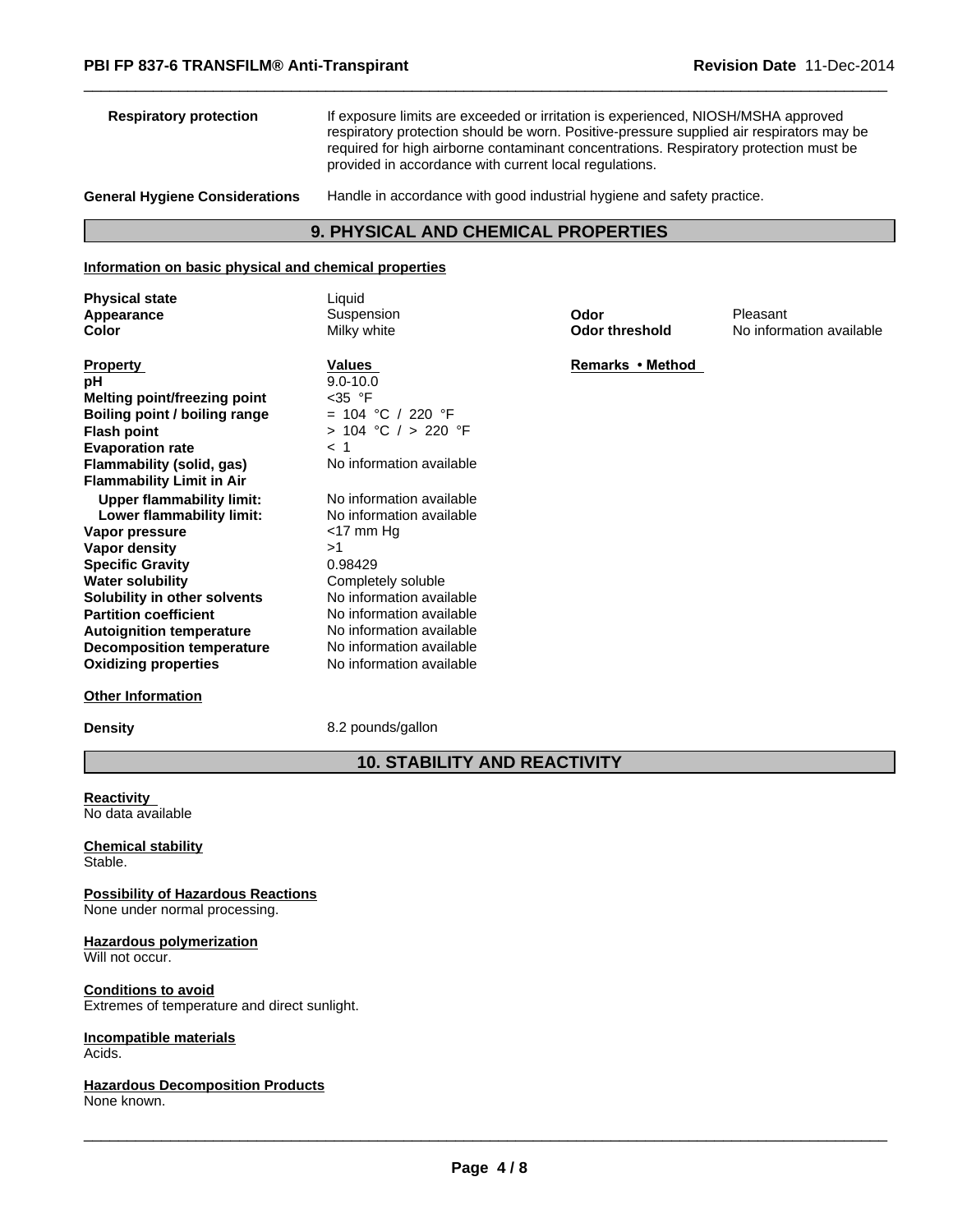# **11. TOXICOLOGICAL INFORMATION**

# **Information on likely routes of exposure**

| <b>Product Information</b> |                                                          |
|----------------------------|----------------------------------------------------------|
| <b>Inhalation</b>          | May cause irritation of respiratory tract.               |
| Eye contact                | Contact with eyes may cause irritation. May cause burns. |
| <b>Skin Contact</b>        | May cause irritation.                                    |
| Ingestion                  | May cause irritation.                                    |

#### **Information on toxicological effects**

**Symptoms** No information available.

#### **Delayed and immediate effects as well as chronic effects from short and long-term exposure**

| <b>Sensitization</b>   |
|------------------------|
| Germ cell mutagenicity |
| <b>Carcinogenicity</b> |

**No information available.** No information available. The table below indicates whether each agency has listed any ingredient as a carcinogen.

| <b>Chemical</b><br>cal Name  | <b>ACGIH</b> | <b>IARC</b> | .<br>. | $\sim$ un<br>ּאחט |
|------------------------------|--------------|-------------|--------|-------------------|
| Diethanolamine               | ಗ∪<br>$\sim$ | Group 2B    |        |                   |
| $\sqrt{2}$<br>444<br>ے-42- ⊏ |              |             |        |                   |

*ACGIH (American Conference of Governmental Industrial Hygienists) A3 - Animal Carcinogen IARC (International Agency for Research on Cancer) Group 2B - Possibly Carcinogenic to Humans OSHA (Occupational Safety and Health Administration of the US Department of Labor) X - Present* **Reproductive toxicity** No information available.

#### **Numerical measures of toxicity - Product Information**

**Unknown Acute Toxicity** 17% of the mixture consists of ingredient(s) of unknown toxicity

#### **The following values are calculated based on chapter 3.1 of the GHS document ATEmix (oral)** 41350 mg/kg

# **12. ECOLOGICAL INFORMATION**

#### **Ecotoxicity**

Toxic to aquatic life with long lasting effects

#### 17% of the mixture consists of components(s) of unknown hazards to the aquatic environment

| <b>Chemical Name</b> | Algae/aguatic plants | --<br>Fish | Γoxicitv to    | Crustacea |
|----------------------|----------------------|------------|----------------|-----------|
|                      |                      |            | microorganisms |           |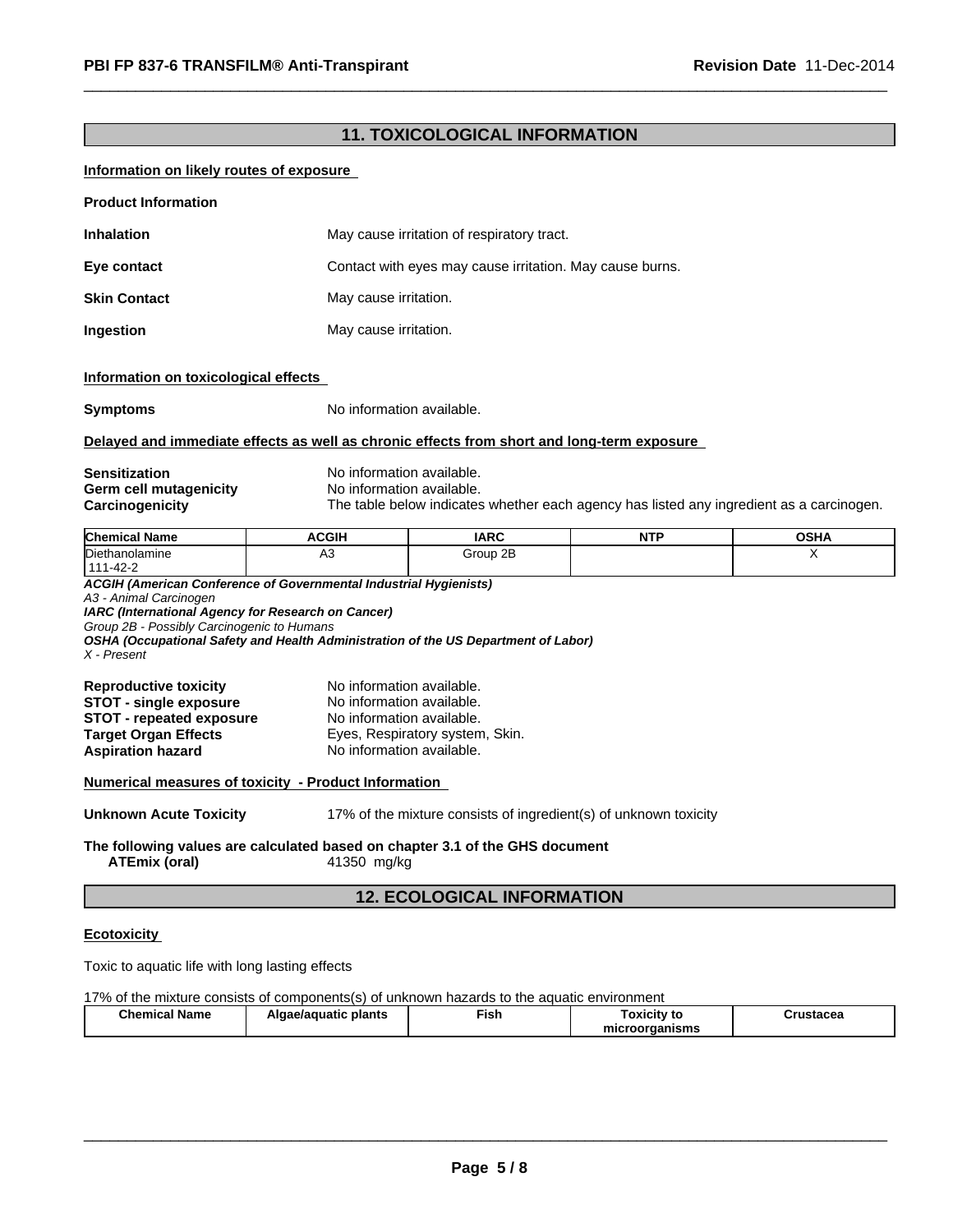| Diethanolamine<br>111-42-2 | 7.8: 72 h Desmodesmus<br>subspicatus mg/L EC50 2.1 -<br>2.3:96 h<br>Pseudokirchneriella<br>subcapitata mg/L EC50 | 4460 - 4980: 96 h<br>Pimephales promelas mg/L<br>LC50 flow-through 1200 -<br>1580: 96 h Pimephales<br>promelas mg/L LC50 static<br>600 - 1000: 96 h Lepomis<br>macrochirus mg/L LC50<br>static | $EC50 = 73$ mg/L 5 min<br>$EC50 > 16$ mg/L 16 h | 55: 48 h Daphnia magna<br>mg/L EC50 |  |
|----------------------------|------------------------------------------------------------------------------------------------------------------|------------------------------------------------------------------------------------------------------------------------------------------------------------------------------------------------|-------------------------------------------------|-------------------------------------|--|
|----------------------------|------------------------------------------------------------------------------------------------------------------|------------------------------------------------------------------------------------------------------------------------------------------------------------------------------------------------|-------------------------------------------------|-------------------------------------|--|

#### **Persistence and degradability**

No information available.

#### **Bioaccumulation**

No information available.

#### **Other adverse effects**

No information available

# **13. DISPOSAL CONSIDERATIONS**

#### **Waste treatment methods**

| Disposal of wastes     | Disposal should be in accordance with applicable regional, national and local laws and<br>regulations. |
|------------------------|--------------------------------------------------------------------------------------------------------|
| Contaminated packaging | Do not reuse container, unless specified by the manufacturer.                                          |

# **14. TRANSPORT INFORMATION**

#### **DOT**

**Description** The following guidelines apply for domestic ground transport. If shipping by air or ocean, please contact our Transportation Dept.

ADHESIVES, ADJUVANTS, SPREADERS OR STICKERS, LIQUID - NMFC #4610

In our current available sizes, this product does not qualify as a Hazardous Material.

# **15. REGULATORY INFORMATION**

#### **U.S. EPA Label Information**

**EPA Pesticide Registration Number** Not Applicable

# **International Inventories**

| <b>TSCA</b>          | Listed     |
|----------------------|------------|
| <b>DSL/NDSL</b>      | Listed     |
| <b>EINECS/ELINCS</b> | Not Listed |
| <b>ENCS</b>          | Not Listed |
| <b>IECSC</b>         | Listed     |
| <b>KECL</b>          | Not Listed |
| <b>PICCS</b>         | Listed     |
| <b>AICS</b>          | Listed     |

**Legend:** 

**TSCA** - United States Toxic Substances Control Act Section 8(b) Inventory

**DSL/NDSL** - Canadian Domestic Substances List/Non-Domestic Substances List

**EINECS/ELINCS** - European Inventory of Existing Chemical Substances/European List of Notified Chemical Substances

**ENCS** - Japan Existing and New Chemical Substances

**IECSC** - China Inventory of Existing Chemical Substances

**KECL** - Korean Existing and Evaluated Chemical Substances

**PICCS** - Philippines Inventory of Chemicals and Chemical Substances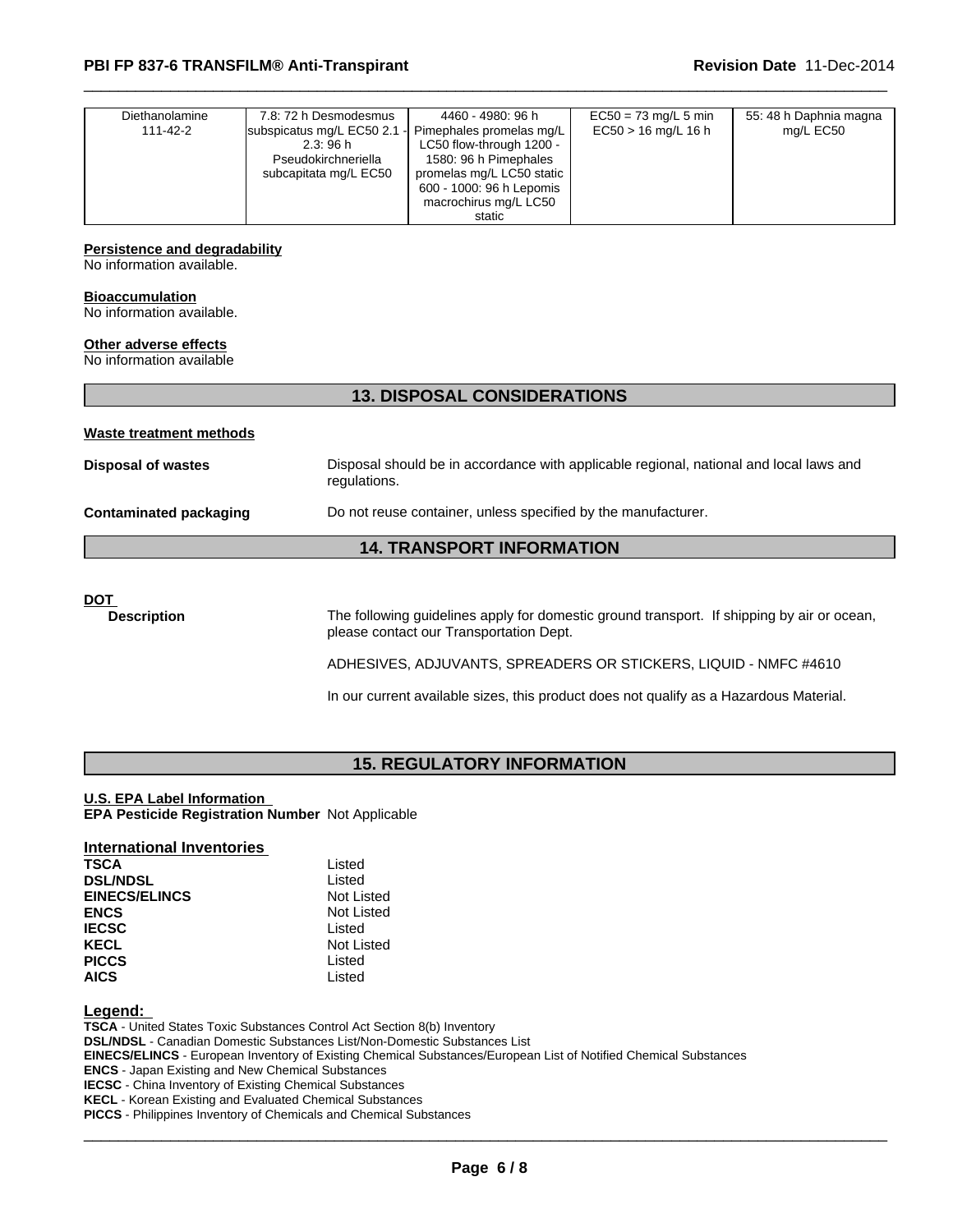**AICS** - Australian Inventory of Chemical Substances

| <b>Chemical Name</b>        | T00<br>้อนค | <b>DSL</b> | <b>NDSL</b> | <b>EINECS</b> | <b>ELINCS</b> | <b>ENCS</b> | <b>IECSC</b><br>-656 | <b>KECL</b> | <b>PICCS</b> | <b>AICS</b> |
|-----------------------------|-------------|------------|-------------|---------------|---------------|-------------|----------------------|-------------|--------------|-------------|
| $- \cdot$<br>Diethanolamine |             |            |             |               |               |             |                      |             |              |             |

# **US Federal Regulations**

#### **SARA 313**

Section 313 of Title III of the Superfund Amendments and Reauthorization Act of 1986 (SARA). This product contains a chemical or chemicals which are subject to the reporting requirements of the Act and Title 40 of the Code of Federal Regulations, Part 372

| <b>Chemical Name</b>                  | <b>CAS No.</b>          | Weight-% | SARA<br>242<br>Threshold<br>.<br>. .<br>Values<br>"∕o |
|---------------------------------------|-------------------------|----------|-------------------------------------------------------|
| Diethanolamine<br>$1 - 42 - 2$<br>111 | 10 <sub>2</sub><br>42–2 |          | $\cdot$ . $\cdot$                                     |

#### **SARA 311/312 Hazard Categories**

| Acute health hazard               | No |
|-----------------------------------|----|
| <b>Chronic Health Hazard</b>      | No |
| Fire hazard                       | No |
| Sudden release of pressure hazard | No |
| <b>Reactive Hazard</b>            | No |

# **CWA (Clean Water Act)**

This product does not contain any substances regulated as pollutants pursuant to the Clean Water Act (40 CFR 122.21 and 40 CFR 122.42)

#### **CERCLA**

This material, as supplied, contains one or more substances regulated as a hazardous substance under the Comprehensive Environmental Response Compensation and Liability Act (CERCLA) (40 CFR 302)

| <b>Chemical Name</b> | <b>Hazardous Substances RQs</b> | <b>CERCLA/SARA RQ</b> | <b>Reportable Quantity (RQ)</b> |
|----------------------|---------------------------------|-----------------------|---------------------------------|
| Diethanolamine       | 100 lb                          |                       | 100 lb final RQ<br><b>RQ</b>    |
| $1 - 42 - ?$<br>444  |                                 |                       | RQ 45.4 kg final RQ             |

# **US State Regulations**

### **U.S. State Right-to-Know Regulations**

| <b>Chemical Name</b> | <b>New</b><br>Jersev | aadunuscus l | `nsvlvania∶ |
|----------------------|----------------------|--------------|-------------|
| ोethanolamine        |                      |              |             |
| $1-42$               |                      |              |             |

**International Regulations** 

**Mexico - Grade** Slight risk, Grade 1

# **16. OTHER INFORMATION**

| <b>NFPA</b> | <b>Health hazards 0</b> | Flammability | Instability 0             | <b>Physical and Chemical</b><br><b>Properties -</b> |
|-------------|-------------------------|--------------|---------------------------|-----------------------------------------------------|
| <b>HMIS</b> | <b>Health hazards 0</b> | Flammability | <b>Physical hazards</b> 0 | <b>Personal protection X</b>                        |